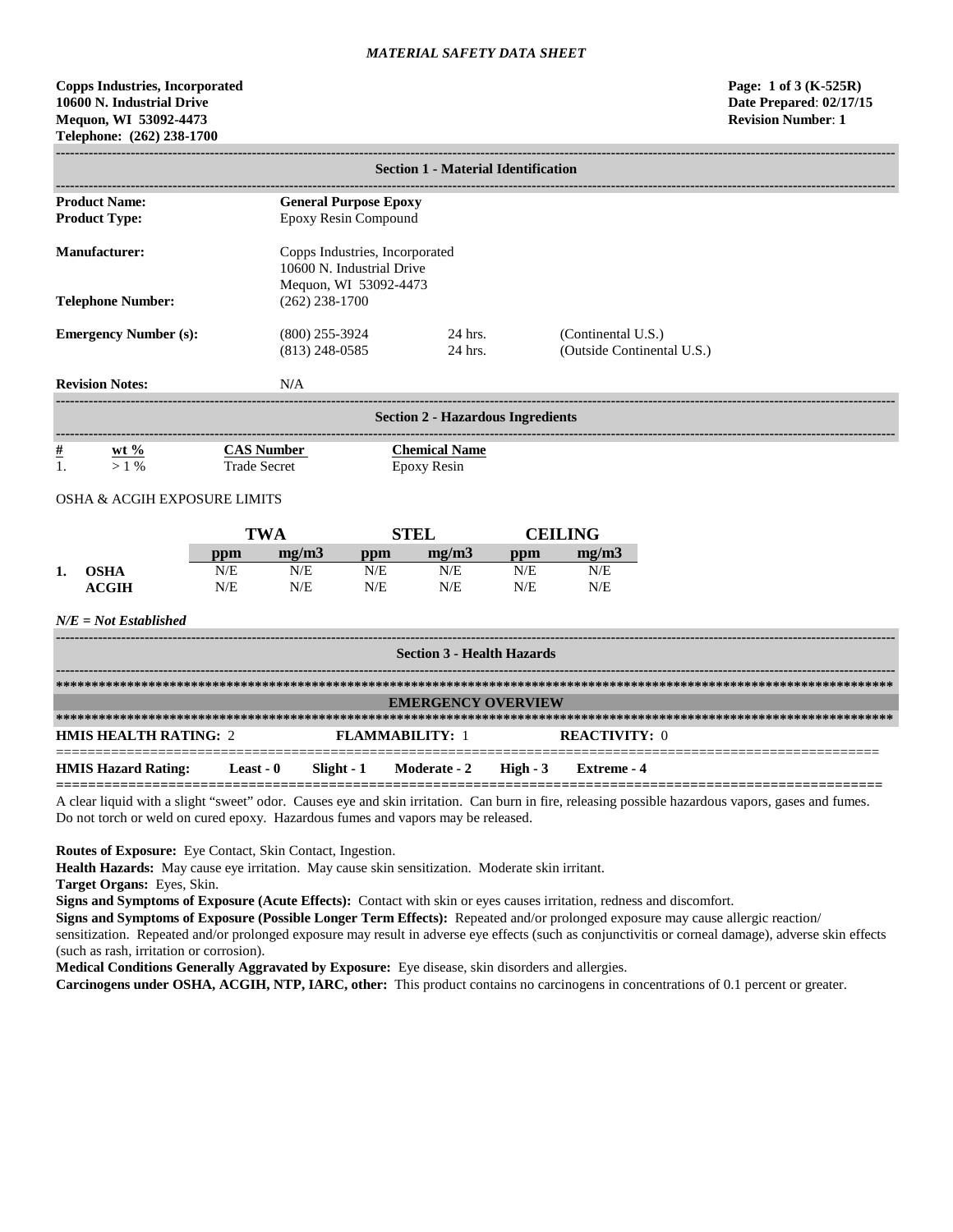#### **------------------------------------------------------------------------------------------------------------------------------------------------------------------------------------ Section 4 - First Aid**

**------------------------------------------------------------------------------------------------------------------------------------------------------------------------------------ Eye Contact:** Hold eyelids apart and immediately flush eyes with plenty of water for at least 15 minutes. Seek medical attention.

**Skin Contact:** Remove contaminated clothing/shoes and wipe excess from skin. Flush skin with water. Follow by washing with soap and water. If irritation occurs, seek medical attention. If contact with hot product occurs, immediately flush with cool water for 15 minutes. Carefully remove clothing; if clothing is stuck to a burn area do not pull it off, but cut around it. Cover burn area with a clean material. Get medical attention immediately.

**Inhalation:** Remove victim to fresh air and provide oxygen. If breathing is difficult, seek medical attention.

**Ingestion:** If swallowed, call physician immediately. Induce vomiting only as directed by medical personnel. Never give anything by mouth to an unconscious person. Get medical attention immediately.

**------------------------------------------------------------------------------------------------------------------------------------------------------------------------------------**

### **Section 5 - Fire and Explosion Data**

**------------------------------------------------------------------------------------------------------------------------------------------------------------------------------------ Flash Point (closed cup):**  $> 200 \text{ }^{\circ}\text{F}$  **Upper Explosion Limit (UEL):** No data

**Auto Ignition Temperature:** No data **Lower Explosion Limit (LEL):** No data

**Fire Hazard Classification (OSHA/NFPA):** This product is not considered flammable nor combustible, but will burn if involved in a fire. **Extinguishing Media:** Foam, Carbon Dioxide (CO2), or dry chemical.

**Special Fire Fighting Procedures:** Keep personnel removed from area and upwind of fire. Wear full fire-fighting turn-out gear (full bunker gear) and respiratory protection (SCBA). Cool fire exposed containers with water spray.

**Unusual Fire and Explosion Hazards:** Hazardous combustion products may be present. Combustion may form aldehydes, nitrous oxides, carbon monoxide (CO), and carbon dioxide (CO2).

### **------------------------------------------------------------------------------------------------------------------------------------------------------------------------------------ Section 6 - Accidental Release Measures**

**------------------------------------------------------------------------------------------------------------------------------------------------------------------------------------ Containment Techniques (Removal of ignition sources, diking, etc.)** Stop the leak, if possible. Shut off or remove all ignition sources. Construct a dike to prevent spreading.

**Clean-Up Procedures:** Spread absorbent material over area. Wipe or scrape up material. Dispose of material in accordance with local, state and federal regulations. Wash area with soap and water. Prevent washings from entering sewers or waterways.

**Other Emergency Advice:** Wear protective clothing, boots, gloves, respirator, and eye protection.

#### ------------------------------------------------------------------------------------------------------------------------------------------------------------------------------------ **Section 7 - Handling and Storage**

**------------------------------------------------------------------------------------------------------------------------------------------------------------------------------------**

**Storage:** Store in a cool (60-80 °F), dry, ventilated place. Crystallization may occur if storage temperature drops below 55 °F for a prolonged period of time. Store in closed containers.

**Handling:** Avoid contact with skin, eyes, or clothing. When handling, do not eat, drink, or smoke.

**Other Precautions:** Wash thoroughly after handling. Remove contaminated clothing and gear. Decontaminate. Destroy leather or any articles which can not be decontaminated.

#### **Section 8 - Personal Protection/Exposure Controls**

**------------------------------------------------------------------------------------------------------------------------------------------------------------------------------------**

**Eye Protection:** Chemical safety goggles recommended. Contact lenses should not be worn while using this product.

**Hand Protection:** Chemical resistant gloves recommended, such as neoprene or nitrite rubber.

**Respiratory Protection:** Not necessary under most operating conditions. NIOSH approved organic vapor respirator should be used in confined areas, or when conditions cause high vapor concentrations. If the percent oxygen is below normal then use self-contained breathing apparatus. **Protective Clothing:** Clean, body covering clothing should be utilized.

**Work and Hygienic Practices:** Eye wash stations and safety showers should be easily accessible.

| <b>Section 9 - Typical Physical and Chemical Properties</b> |              |                             |                  |  |  |  |
|-------------------------------------------------------------|--------------|-----------------------------|------------------|--|--|--|
| <b>Physical Form:</b>                                       | Liquid       | <b>Vapor Density:</b>       | Heavier than air |  |  |  |
| Color:                                                      | Clear        | <b>Boiling Point:</b>       | $>200$ °F        |  |  |  |
| Odor:                                                       | Slight Sweet | <b>Melting Point:</b>       | Not Applicable   |  |  |  |
| pH:                                                         | No Data      | <b>Solubility in Water:</b> | Negligible       |  |  |  |
| <b>Vapor Pressure:</b>                                      | No Data      | <b>Specific Gravity:</b>    | 1.09             |  |  |  |
| <b>Section 10 - Stability and Reactivity</b>                |              |                             |                  |  |  |  |

**Chemical Stability:** Stable **Conditions to Avoid (if unstable):** None

**------------------------------------------------------------------------------------------------------------------------------------------------------------------------------------**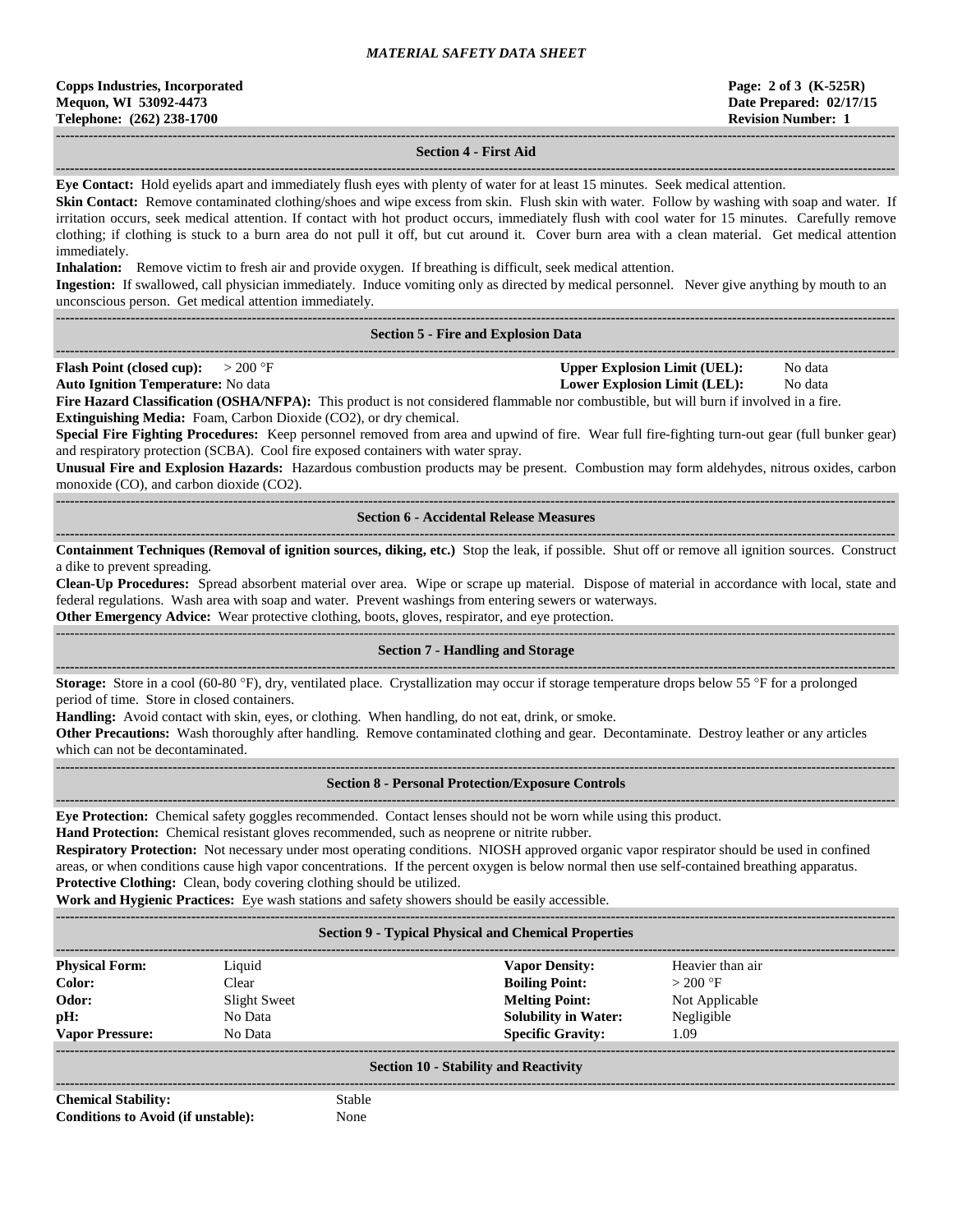| <b>Copps Industries, Incorporated</b><br>Mequon, WI 53092-4473<br>Telephone: (262) 238-1700                                                                                                                                                                                                                                                                                                                                                                                                                                                                             |                                                                                                                                                                                         |                                                                                                 | Page: 3 of 3 (K-525R)<br>Date Prepared: 02/17/15<br><b>Revision Number: 1</b> |  |  |
|-------------------------------------------------------------------------------------------------------------------------------------------------------------------------------------------------------------------------------------------------------------------------------------------------------------------------------------------------------------------------------------------------------------------------------------------------------------------------------------------------------------------------------------------------------------------------|-----------------------------------------------------------------------------------------------------------------------------------------------------------------------------------------|-------------------------------------------------------------------------------------------------|-------------------------------------------------------------------------------|--|--|
|                                                                                                                                                                                                                                                                                                                                                                                                                                                                                                                                                                         | Section 10 - Stability and Reactivity (con't.)                                                                                                                                          |                                                                                                 |                                                                               |  |  |
| <b>Incompatibility (Materials to Avoid):</b>                                                                                                                                                                                                                                                                                                                                                                                                                                                                                                                            | Acids, strong oxidizing agents.                                                                                                                                                         |                                                                                                 |                                                                               |  |  |
| <b>Hazardous Decomposition Products:</b><br><b>Hazardous Polymerization:</b>                                                                                                                                                                                                                                                                                                                                                                                                                                                                                            | None                                                                                                                                                                                    |                                                                                                 |                                                                               |  |  |
|                                                                                                                                                                                                                                                                                                                                                                                                                                                                                                                                                                         |                                                                                                                                                                                         | Contact with epoxy hardeners under uncontrolled conditions. May release excess heat and vapors. |                                                                               |  |  |
|                                                                                                                                                                                                                                                                                                                                                                                                                                                                                                                                                                         | <b>Section 11 - Toxicological Properties</b>                                                                                                                                            |                                                                                                 |                                                                               |  |  |
| <b>Acute Oral Toxicity (LD50, RAT):</b>                                                                                                                                                                                                                                                                                                                                                                                                                                                                                                                                 | No data available.                                                                                                                                                                      |                                                                                                 |                                                                               |  |  |
| <b>Acute Dermal Toxicity (LD50, RABBIT):</b>                                                                                                                                                                                                                                                                                                                                                                                                                                                                                                                            | No data available.                                                                                                                                                                      |                                                                                                 |                                                                               |  |  |
| <b>Acute Inhalation Toxicity (LC50, RAT):</b>                                                                                                                                                                                                                                                                                                                                                                                                                                                                                                                           | No data available.                                                                                                                                                                      |                                                                                                 |                                                                               |  |  |
|                                                                                                                                                                                                                                                                                                                                                                                                                                                                                                                                                                         | <b>Section 12 - Ecological Information</b>                                                                                                                                              |                                                                                                 |                                                                               |  |  |
| No data available.                                                                                                                                                                                                                                                                                                                                                                                                                                                                                                                                                      |                                                                                                                                                                                         |                                                                                                 |                                                                               |  |  |
|                                                                                                                                                                                                                                                                                                                                                                                                                                                                                                                                                                         | <b>Section 13 - Disposal Considerations</b>                                                                                                                                             |                                                                                                 |                                                                               |  |  |
| Waste Disposal: This material does not contain any VOC's (volatile organic compounds). Dispose of material in accordance with applicable, local,<br>state, and federal laws and regulations. The state and local regulations and laws may differ from federal regulations, and laws may change or be<br>reinterpreted. This information only applies to the material as manufactured. Processing, use, or contamination may make the information in<br>appropriate, inaccurate, or incomplete. Responsibility for proper waste disposal is with the owner of the waste. |                                                                                                                                                                                         |                                                                                                 |                                                                               |  |  |
|                                                                                                                                                                                                                                                                                                                                                                                                                                                                                                                                                                         | <b>Section 14 - Transport Information</b>                                                                                                                                               |                                                                                                 |                                                                               |  |  |
| <b>DOT Non-Bulk Shipping Name:</b>                                                                                                                                                                                                                                                                                                                                                                                                                                                                                                                                      | Resin compound - not regulated                                                                                                                                                          | UN#                                                                                             | Not regulated                                                                 |  |  |
| <b>DOT Bulk Shipping Name:</b>                                                                                                                                                                                                                                                                                                                                                                                                                                                                                                                                          | Resin compound - not regulated                                                                                                                                                          | <b>Packing Group:</b>                                                                           | Not regulated                                                                 |  |  |
| <b>Technical Shipping Name:</b><br><b>DOT Hazard Class:</b>                                                                                                                                                                                                                                                                                                                                                                                                                                                                                                             | NMFC Item 46030, Class 55<br>Not regulated                                                                                                                                              | <b>IMO Shipping Data:</b><br>ICAO/IATA Shipping Data: Resin compound - not regulated            | Resin compound - not regulated                                                |  |  |
|                                                                                                                                                                                                                                                                                                                                                                                                                                                                                                                                                                         | <b>Section 15 - Regulatory Information</b>                                                                                                                                              |                                                                                                 |                                                                               |  |  |
| Toxic Substances Control Act (TSCA): All components are included in the EPA Toxic Substances Control Act (TSCA) Chemical Substance<br>Inventory or are not required to be listed on the TSCA Inventory.<br>OSHA (29CFR1910.1200) Hazard Class(es): Irritant. Sensitizer<br>EPCRA Section 312 (40CFR370) Hazard Classes: Immediate Health Hazard. Delayed Health Hazard.<br>EPCRA Section 313 (40CFR372): Toxic chemicals above "de minimus" level: None                                                                                                                 | <b>US FEDERAL REGULATIONS:</b>                                                                                                                                                          |                                                                                                 |                                                                               |  |  |
| California Proposition 65 Substances: (components known to the State of California to cause cancer and/or reproductive toxicity and subject to<br>warning and discharge requirements under the "Safe Drinking Water and Toxic Enforcement Act of 1986"). None                                                                                                                                                                                                                                                                                                           | <b>STATE REGULATIONS:</b>                                                                                                                                                               |                                                                                                 |                                                                               |  |  |
| Canada:                                                                                                                                                                                                                                                                                                                                                                                                                                                                                                                                                                 | <b>INTERNATIONAL REGULATIONS</b><br><b>WHMIS Hazard Classification:</b> Class D, division 2B<br>WHMIS Risk Phrases: Eye or skin irritant. Skin sensitizer.<br>WHMIS Symbols: Stylized T |                                                                                                 |                                                                               |  |  |
|                                                                                                                                                                                                                                                                                                                                                                                                                                                                                                                                                                         | <b>Section 16 - Other Information</b>                                                                                                                                                   |                                                                                                 |                                                                               |  |  |
| To the best of our knowledge, the information contained herein is accurate. However, neither Copps Industries nor any of its agents assume any<br>liability whatsoever for the accuracy or completeness of the information contained herein. Final determination of suitability of any material is                                                                                                                                                                                                                                                                      |                                                                                                                                                                                         |                                                                                                 |                                                                               |  |  |

*the sole responsibility of the user. All materials may present unknown health hazards and should be used with caution. Although certain hazards are described herein, we cannot guarantee that these are the only hazards which exist.*

**Revision Date:** 02/17/15 **Revised By:** Bill Simek **Replaces Revision Dated:** N/A **Title:** Lab Manager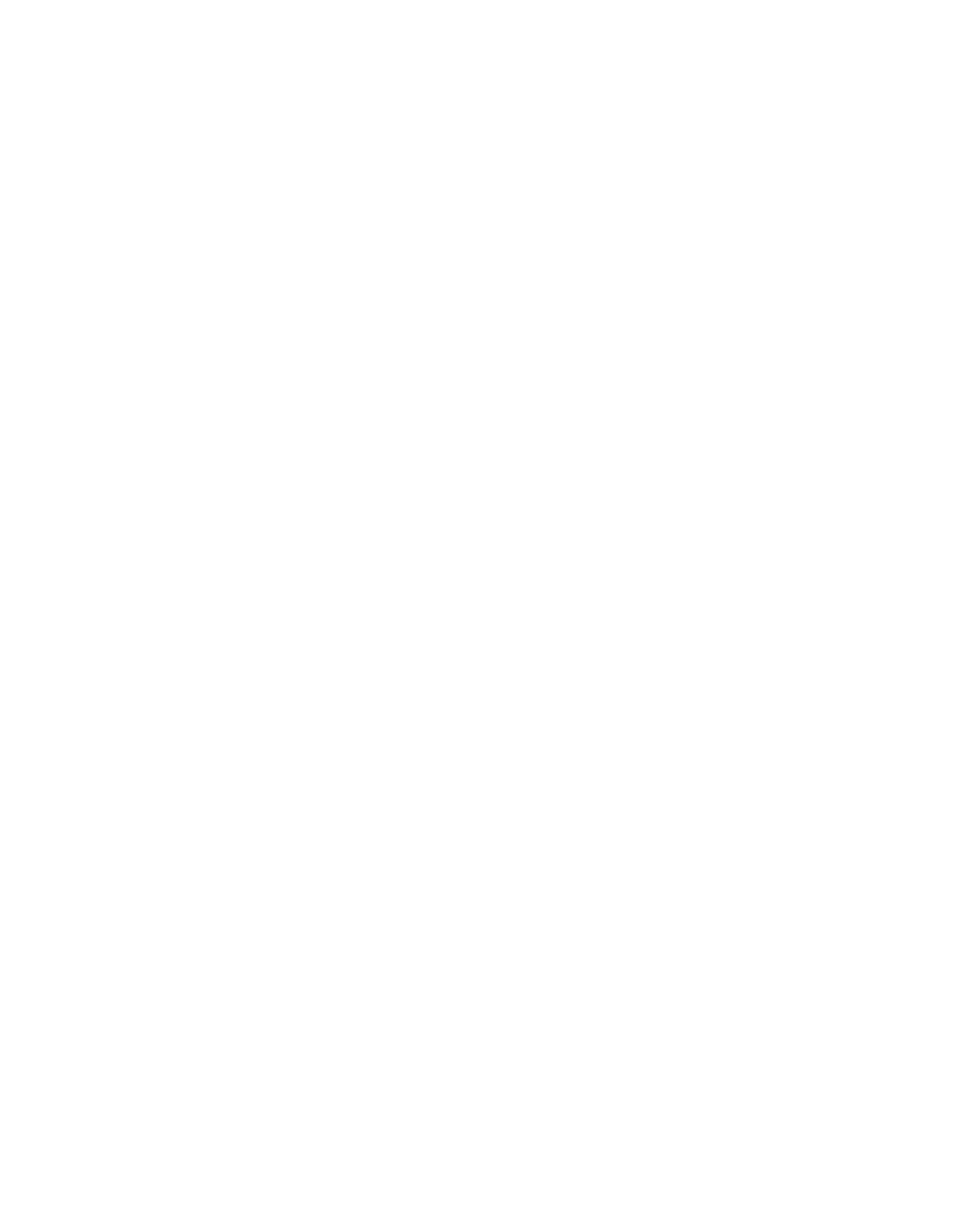|          | <b>Section 1 - Material Identification</b> |                                |                                          |                            |  |  |  |  |
|----------|--------------------------------------------|--------------------------------|------------------------------------------|----------------------------|--|--|--|--|
|          |                                            |                                |                                          |                            |  |  |  |  |
|          | <b>Product Name:</b>                       | $B-525$                        |                                          |                            |  |  |  |  |
|          | <b>Product Type:</b>                       | Epoxy Hardener Compound        |                                          |                            |  |  |  |  |
|          | <b>Manufacturer:</b>                       | Copps Industries, Incorporated |                                          |                            |  |  |  |  |
|          |                                            | 10600 N. Industrial Drive      |                                          |                            |  |  |  |  |
|          |                                            |                                | Mequon, WI 53092-4473                    |                            |  |  |  |  |
|          | <b>Telephone Number:</b>                   | $(262)$ 238-1700               |                                          |                            |  |  |  |  |
|          |                                            |                                |                                          |                            |  |  |  |  |
|          | <b>Emergency Number (s):</b>               | $(800)$ 255-3924               | 24 hrs.                                  | (Continental U.S.)         |  |  |  |  |
|          |                                            | $(813)$ 248-0585               | 24 hrs.                                  | (Outside Continental U.S.) |  |  |  |  |
|          | <b>Revision Notes:</b>                     | N/A                            |                                          |                            |  |  |  |  |
|          |                                            |                                |                                          |                            |  |  |  |  |
|          |                                            |                                | <b>Section 2 - Hazardous Ingredients</b> |                            |  |  |  |  |
| <u>#</u> | wt $%$                                     | <b>CAS Number</b>              | <b>Chemical Name</b>                     |                            |  |  |  |  |
|          | $>1\%$                                     | $80 - 05 - 7$                  | 4, 4'-Isopropylidenediphenol             |                            |  |  |  |  |
| 2.       | >1%                                        | $111-40-0$                     | Diethylenetriamine                       |                            |  |  |  |  |

### OSHA & ACGIH EXPOSURE LIMITS

|    |                  | TWA |       | <b>STEL</b> |       | CEIL ING |       |
|----|------------------|-----|-------|-------------|-------|----------|-------|
|    |                  | ppm | me/m3 | ppm         | mg/m3 | ppm      | mg/m3 |
|    | <b>OSHA</b>      | N/E | N/E   | N/E         | N/E   | N/E      | N/E   |
|    | $\mathbf{ACGIH}$ | N/E | N/E   | N/E         | N/E   | N/E      | N/E   |
| 2. | OSHA             | 1.0 | 4.0   | N/E         | N/E   | N/E      | N/E   |
|    | <b>ACGIH</b>     | 1.0 | 4.2   | N/E         | N/E   | N/E      | N/E   |

### *N/E = Not Established*

| <b>Section 3 - Health Hazards</b> |           |  |                                  |  |                      |  |
|-----------------------------------|-----------|--|----------------------------------|--|----------------------|--|
|                                   |           |  |                                  |  |                      |  |
|                                   |           |  | <b>EMERGENCY OVERVIEW</b>        |  |                      |  |
|                                   |           |  |                                  |  |                      |  |
| <b>HMIS HEALTH RATING: 3</b>      |           |  | <b>FLAMMARILITY: 1</b>           |  | <b>REACTIVITY: 0</b> |  |
| <b>HMIS Hazard Rating:</b>        | Least - 0 |  | Slight - 1 Moderate - 2 High - 3 |  | Extreme - 4          |  |

A straw liquid with an amine odor. Corrosive to skin. Corrosive to eyes. Severe skin irritant. Severe eye irritant. May cause skin sensitization. May cause respiratory sensitization. Can burn in fire, releasing possible hazardous vapors, gases and fumes.

Do not torch or weld on cured epoxy. Hazardous fumes and vapors may be released.

**\*\*\*\*\*\*\*\*\*\*\*\*\*\*\*\*\*\*\*\*\*\*\*\*\*\*\*\*\*\*\*\*\*\*\*\*\*\*\*\*\*\*\*\*\*\*\*\*\*\*\*\*\*\*\*\*\*\*\*\*\*\*\*\*\*\*\*\*\*\*\*\*\*\*\*\*\*\*\*\*\*\*\*\*\*\*\*\*\*\*\*\*\*\*\*\*\*\*\*\*\*\*\*\*\*\*\*\*\*\*\*\*\*\*\*\*\*\* Routes of Exposure:** Eye Contact, Skin Contact, Inhalation, Ingestion.

**Health Hazards:** Corrosive to skin. Corrosive to eyes. Severe skin irritant. Severe eye irritant. May cause skin sensitization. May cause respiratory sensitization.

**Target Organs:** Eyes, Skin, and Respiratory System.

**Signs and Symptoms of Exposure (Acute Effects):** Burns of the eye may cause blindness. Contact of undiluted products with the eyes or skin quickly causes severe irritation and pain and may cause burns, necrosis, and permanent injury. Inhalation of mists may severely damage contacted tissue and produce scarring. Product is readily absorbed through the skin and may cause discomfort, injury or serious health problems unless treated properly.

**Signs and Symptoms of Exposure (Possible Longer Term Effects):** This substance may cause respiratory sensitization to exposed workers. **Medical Conditions Generally Aggravated by Exposure:** Asthma, chronic respiratory disease (e.g. Bronchitis, emphysema). Eye disease, skin disorders and allergies.

**Carcinogens under OSHA, ACGIH, NTP, IARC, other:** This product contains no carcinogens in concentrations of 0.1 percent or greater.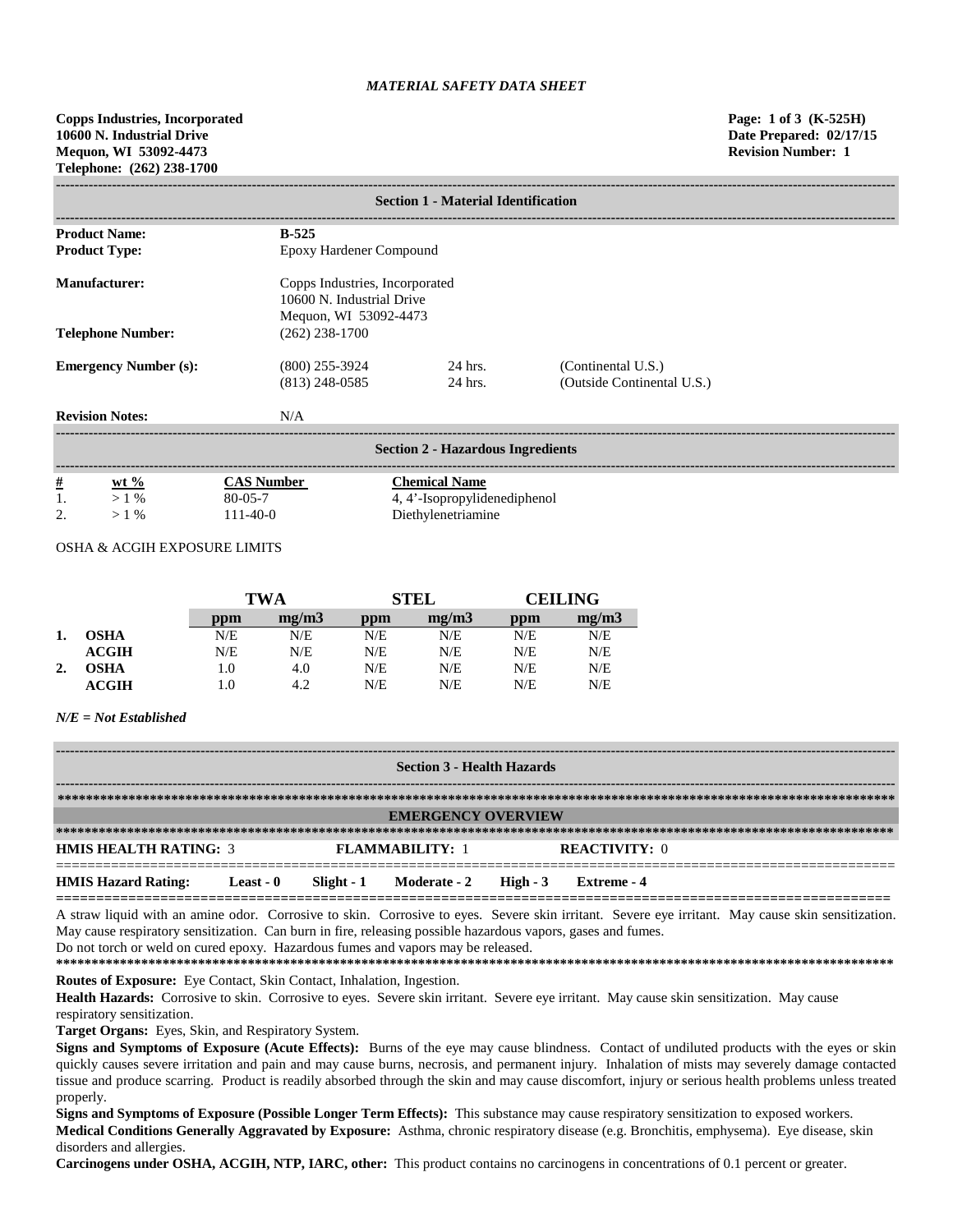## **Section 4 - First Aid**

**------------------------------------------------------------------------------------------------------------------------------------------------------------------------------------ Eye Contact:** Hold eyelids apart and immediately flush eyes with plenty of water for at least 15 minutes. Seek medical attention.

Skin Contact: Remove contaminated clothing/shoes and wipe excess from skin. Immediately flush affected area with water for at least 15 minutes. Cover the affected area with a sterile dressing or clean sheeting and seek medical attention immediately. DO NOT APPLY GREASES OR OINTMENTS. Control shock if present.

**Inhalation:** Remove victim to fresh air and provide oxygen. If breathing is difficult, seek medical attention.

**Ingestion:** In the event of ingestion, administer 3-4 glasses of milk or water. DO NOT INDUCE VOMITING. Seek medical attention immediately.

| <b>Section 5 - Fire and Explosion Data</b>                                                                                                                                                                                                                                                                                           |            |  |                                   |         |  |  |  |
|--------------------------------------------------------------------------------------------------------------------------------------------------------------------------------------------------------------------------------------------------------------------------------------------------------------------------------------|------------|--|-----------------------------------|---------|--|--|--|
| <b>Flash Point (closed cup):</b>                                                                                                                                                                                                                                                                                                     | $>$ 200 °F |  | Lower Explosion Limit (LEL):      | No data |  |  |  |
| <b>Upper Explosion Limit (UEL):</b>                                                                                                                                                                                                                                                                                                  | No data    |  | <b>Auto Ignition Temperature:</b> | No data |  |  |  |
| $\mathbf{E}^{\mathbf{L}}$ $\mathbf{H}$ $\mathbf{C}$ $\mathbf{D}$ $\mathbf{C}$ $\mathbf{D}$ $\mathbf{A}$ $\mathbf{D}$ $\mathbf{D}$ $\mathbf{D}$ $\mathbf{D}$ $\mathbf{D}$ $\mathbf{D}$ $\mathbf{D}$ $\mathbf{D}$ $\mathbf{D}$ $\mathbf{D}$ $\mathbf{D}$ $\mathbf{D}$ $\mathbf{D}$ $\mathbf{D}$ $\mathbf{D}$ $\mathbf{D}$ $\mathbf{D}$ |            |  |                                   |         |  |  |  |

**Fire Hazard Classification (OSHA/NFPA):** This product is considered neither flammable nor combustible, but will burn if involved in a fire. **Extinguishing Media:** Foam, Carbon Dioxide (CO2), or dry chemical.

**Special Fire Fighting Procedures:** Keep personnel removed from area and upwind of fire. Wear full fire-fighting turnout gear (full bunker gear) and respiratory protection (SCBA). Cool fire exposed containers with water spray.

**Unusual Fire and Explosion Hazards:** Hazardous combustion products may be present. Combustion may form aldehydes, nitrous oxides, carbon monoxide (CO), and carbon dioxide (CO2).

#### **------------------------------------------------------------------------------------------------------------------------------------------------------------------------------------ Section 6 - Accidental Release Measures**

**------------------------------------------------------------------------------------------------------------------------------------------------------------------------------------ Containment Techniques (Removal of ignition sources, diking etc.)** Reduce vapor spreading with a water spray. Stop the leak, if possible. Shut off or remove all ignition sources. Construct a dike to prevent spreading.

**Clean-Up Procedures:** Spread absorbent material over area. Transfer to containers by suction. For large spills, recover spilled material with a vacuum truck. Dispose of material in accordance with local, state and federal regulations. Wash area with soap and water. Prevent washings from entering sewers or waterways.

**Other Emergency Advice:** Wear protective clothing, boots, gloves, respirator, and eye protection.

#### **------------------------------------------------------------------------------------------------------------------------------------------------------------------------------------ Section 7 - Handling and Storage**

**------------------------------------------------------------------------------------------------------------------------------------------------------------------------------------ Storage:** Store in a cool (60-80°F), dry ventilated place. Store in closed containers.

**Handling:** Avoid breathing of vapors. Handle in well-ventilated workspace. Avoid contact with skin, eyes, or clothing. When handling, do not eat, drink, or smoke.

**Other Precautions:** Emergency showers and eye wash stations should be readily accessible. Wash thoroughly after handling. Remove contaminated clothing and gear. Decontaminate. Destroy leather or any articles, which can not be decontaminated. **------------------------------------------------------------------------------------------------------------------------------------------------------------------------------------**

### **Section 8 - Personal Protection/Exposure Controls**

**------------------------------------------------------------------------------------------------------------------------------------------------------------------------------------**

**Eye Protection:** Full-face shield with chemical safety goggles. Contact lenses should not be worn while using this product.

**Hand Protection:** Neoprene rubber gloves. Cuffed butyl rubber gloves. Nitrile rubber gloves.

**Respiratory Protection:** Not necessary under most operating conditions. NIOSH approved organic vapor respirator should be used in confined areas, or when conditions cause high vapor concentrations. If the percent oxygen is below normal then use self-contained breathing apparatus. **Protective Clothing:** Impervious clothing. Slickersuit. Rubber boots. Full rubber suit (rain gear). Butyl or latex protective clothing. **Work and Hygienic Practices:** Eye wash stations and safety showers should be easily accessible.

| <b>Section 9 - Typical Physical and Chemical Properties</b> |         |                             |                  |  |  |  |
|-------------------------------------------------------------|---------|-----------------------------|------------------|--|--|--|
| <b>Physical Form:</b>                                       | Liquid  | <b>Vapor Density:</b>       | Heavier than air |  |  |  |
| Color:                                                      | Straw   | <b>Boiling Point:</b>       | $>200$ °F        |  |  |  |
| Odor:                                                       | Amine   | <b>Melting Point:</b>       | Not applicable   |  |  |  |
| pH:                                                         | No Data | <b>Solubility in Water:</b> | Negligible       |  |  |  |
| <b>Vapor Pressure:</b>                                      | No Data | <b>Specific Gravity:</b>    | 0.99             |  |  |  |
|                                                             |         |                             |                  |  |  |  |

#### **Section 10 - Stability and Reactivity**

**Chemical Stability:** Stable **Conditions to Avoid (if stable):** None

**Incompatibility (Materials to Avoid):** Acids, strong oxidizing agents. **Hazardous Decomposition Products:** None **Hazardous Polymerization:** Contact with epoxy resins under uncontrolled conditions. May release excess heat and vapors.

**------------------------------------------------------------------------------------------------------------------------------------------------------------------------------------**